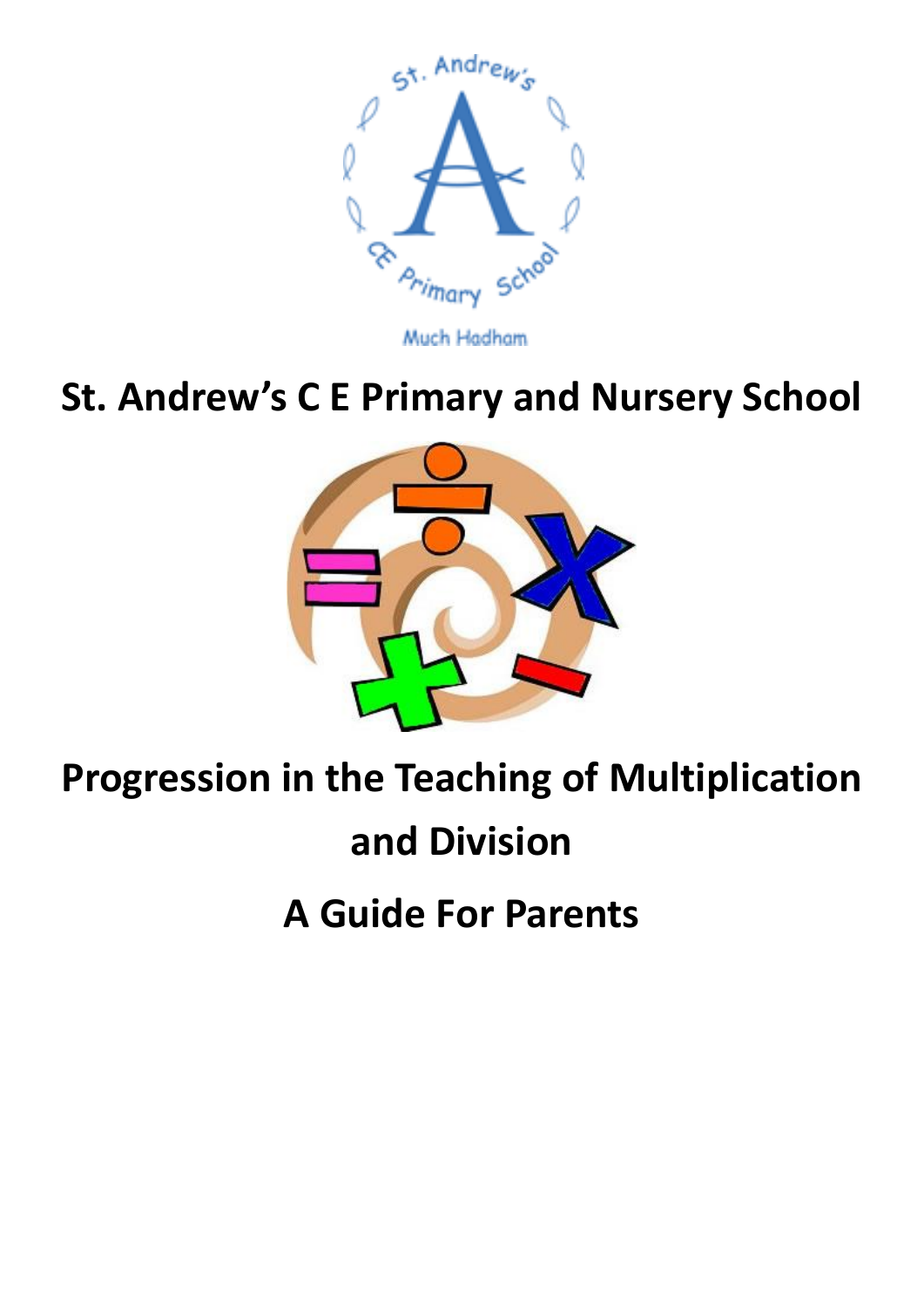| <b>Multiplication</b>                                                                                                    | <b>Division</b>                                                                                                                                                                                    |  |  |
|--------------------------------------------------------------------------------------------------------------------------|----------------------------------------------------------------------------------------------------------------------------------------------------------------------------------------------------|--|--|
| <b>Early experiences- grouping</b>                                                                                       | <b>Early experiences - sharing</b>                                                                                                                                                                 |  |  |
| Children will have real, practical experiences of<br>handling equal groups of objects and counting in 2s,<br>10s and 5s. | The children will understand equal groups and share<br>objects out in play and problem solving. They will<br>count in 2s, 10s and 5s.                                                              |  |  |
| Your child will work on practical problem solving<br>activities involving equal sets or groups.                          | e.g. 8 sweets get shared between 2 people. How<br>many sweets do they each get?                                                                                                                    |  |  |
|                                                                                                                          | There are 6 sweets. How many people can have 2<br>sweets each?                                                                                                                                     |  |  |
| <b>Repeated addition</b>                                                                                                 | Repeated subtraction using a bead string or                                                                                                                                                        |  |  |
| 3 times 5 is taught initially as a repeated addition<br>using practical equipment:                                       | number line<br>$12 \div 3 = 4$                                                                                                                                                                     |  |  |
| $= 15$<br>5<br>5                                                                                                         | -3                                                                                                                                                                                                 |  |  |
| Children then learn that repeated addition can be<br>shown on a number line.                                             |                                                                                                                                                                                                    |  |  |
| 6<br>5                                                                                                                   | The bead string helps children with interpreting<br>division calculations, recognising that $12 \div 3$ can be<br>seen as 'how many 3s make 12?'                                                   |  |  |
|                                                                                                                          | <b>Grouping involving remainders</b><br>Children will then move onto calculations involving<br>remainders using bead strings, number lines and<br>other practical equipment.<br>$13 \div 4 = 3$ r1 |  |  |
|                                                                                                                          |                                                                                                                                                                                                    |  |  |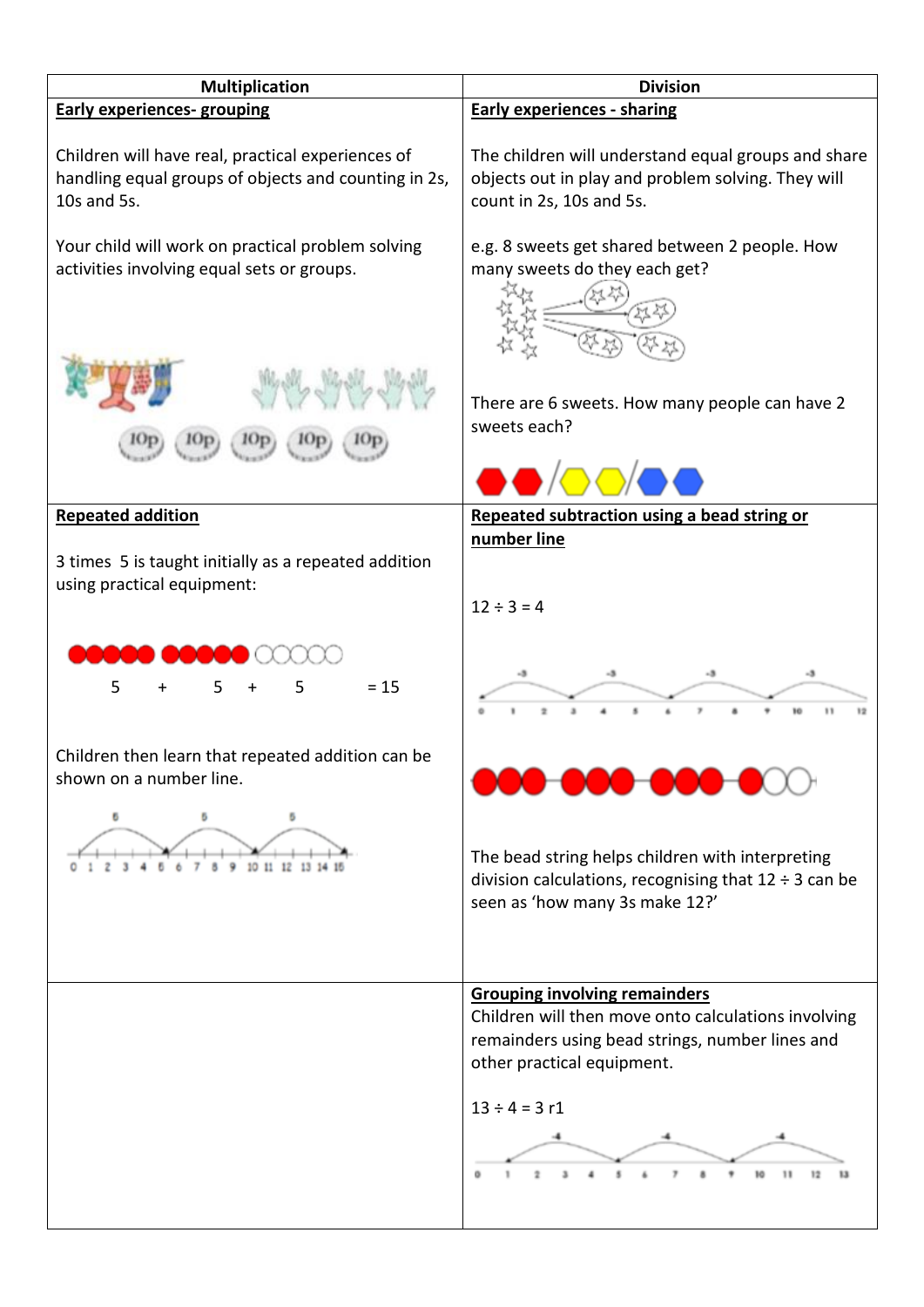| Commutativity<br>The children will learn that 3 x 5 has the same total<br>as $5 \times 3$ .<br>This can also be shown on the number line.<br>$3 \times 5 = 15$<br>$5 \times 3 = 15$<br>$11 \text{ } \chi$ <sub>2</sub> | Children learn that division is not commutative i.e<br>that the numbers in the division cannot be swopped<br>around to get the same answer.                                |
|------------------------------------------------------------------------------------------------------------------------------------------------------------------------------------------------------------------------|----------------------------------------------------------------------------------------------------------------------------------------------------------------------------|
| <b>Arrays</b><br>The children also learn to model a multiplication<br>calculation using an array.<br>$5 \times 3 = 15$<br>$3 × 5 = 15$                                                                                 | Children learn to model a division calculation using<br>an array.<br>()()<br>$\bigcirc$ $\bigcirc$ $\bigcirc$ 15 + 3 = 5<br>$\bigcirc$ $\bigcirc$<br>$15 ÷ 5 = 3$          |
| <b>Inverse operations</b><br>Children learn to state the 4 related facts.<br>$3 \times 4 = 12$<br>$4 \times 3 = 12$<br>$12 \div 3 = 4$<br>$12 \div 4 = 3$                                                              | They will also complete equations using inverse<br>operations.<br>e.g.<br>$2x 5 = 20$ $3x \Delta = 18$ $0x 2 = 32$<br>$24 \div 2 = 2$ $15 \div 0 = 3$ $\Delta \div 10 = 8$ |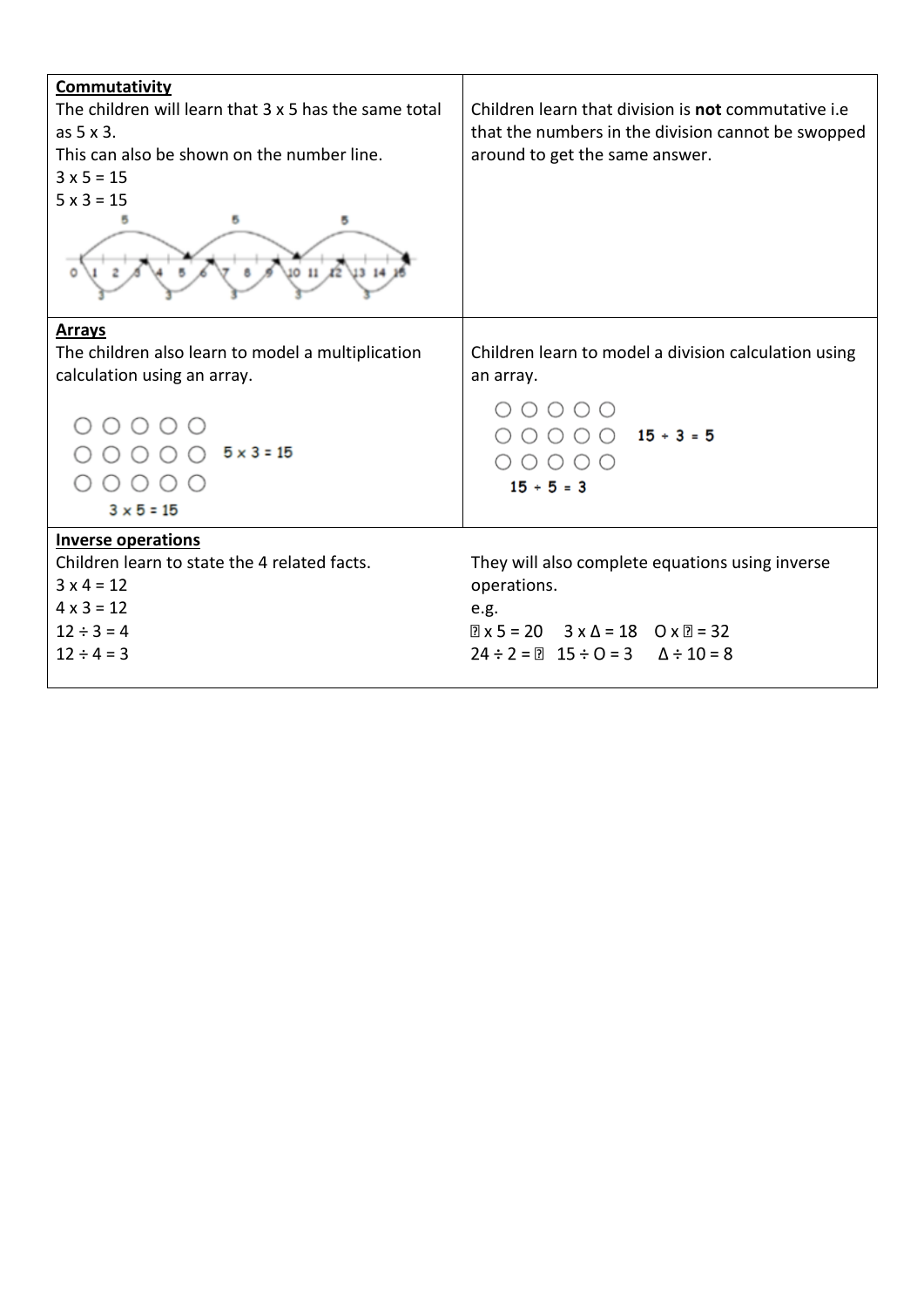| <b>Multiplying larger numbers</b>                     |                     |                                                | <b>Dividing larger numbers</b>                     |                 |                                                 |
|-------------------------------------------------------|---------------------|------------------------------------------------|----------------------------------------------------|-----------------|-------------------------------------------------|
| <b>Grid method</b>                                    |                     | The vertical method 'chunking' leading to long |                                                    |                 |                                                 |
|                                                       |                     |                                                | division                                           |                 |                                                 |
| This strategy is introduced for the multiplication of |                     | $78 \div 3 =$                                  |                                                    |                 |                                                 |
| TO x O to begin with. The children partition the      |                     |                                                |                                                    |                 |                                                 |
| numbers and multiply each of them before adding       |                     |                                                | 78                                                 |                 |                                                 |
| to find the total.                                    |                     |                                                | 30                                                 | $(10 \times 3)$ |                                                 |
|                                                       |                     |                                                |                                                    | 48              |                                                 |
|                                                       |                     |                                                |                                                    | 30              | $(10 \times 3)$                                 |
| $36 X 4 =$                                            |                     |                                                |                                                    | 18              |                                                 |
|                                                       |                     |                                                |                                                    |                 | $(6 \times 3)$                                  |
|                                                       | 30                  | 6                                              |                                                    |                 |                                                 |
| 4                                                     | $30 \times 4 = 120$ | $6 \times 4 = 24$                              |                                                    |                 |                                                 |
|                                                       |                     |                                                |                                                    |                 |                                                 |
| $120 + 24 = 144$                                      |                     |                                                | So $78 \div 3 = 10 + 10 + 6 = 26$                  |                 |                                                 |
|                                                       |                     |                                                |                                                    |                 |                                                 |
|                                                       |                     |                                                |                                                    |                 |                                                 |
|                                                       |                     |                                                | This method may be used to support some children's |                 |                                                 |
|                                                       |                     |                                                |                                                    |                 | understanding of dividing a number into groups. |

| Short multiplication - multiplying by a single digit | Short division - dividing by a single digit |
|------------------------------------------------------|---------------------------------------------|
| 24                                                   |                                             |
|                                                      |                                             |
| 6<br>x                                               |                                             |
|                                                      |                                             |
|                                                      | ∦ั36<br>4                                   |
| 24                                                   |                                             |
| 6<br>x                                               |                                             |
| 4                                                    |                                             |
|                                                      |                                             |
|                                                      |                                             |
| 24                                                   | 36                                          |
| 6<br>x                                               |                                             |
| 44                                                   |                                             |
|                                                      |                                             |
| 2                                                    |                                             |
| 24                                                   |                                             |
| 6<br>X                                               |                                             |
| 144                                                  |                                             |
|                                                      |                                             |
|                                                      |                                             |
|                                                      |                                             |
|                                                      |                                             |